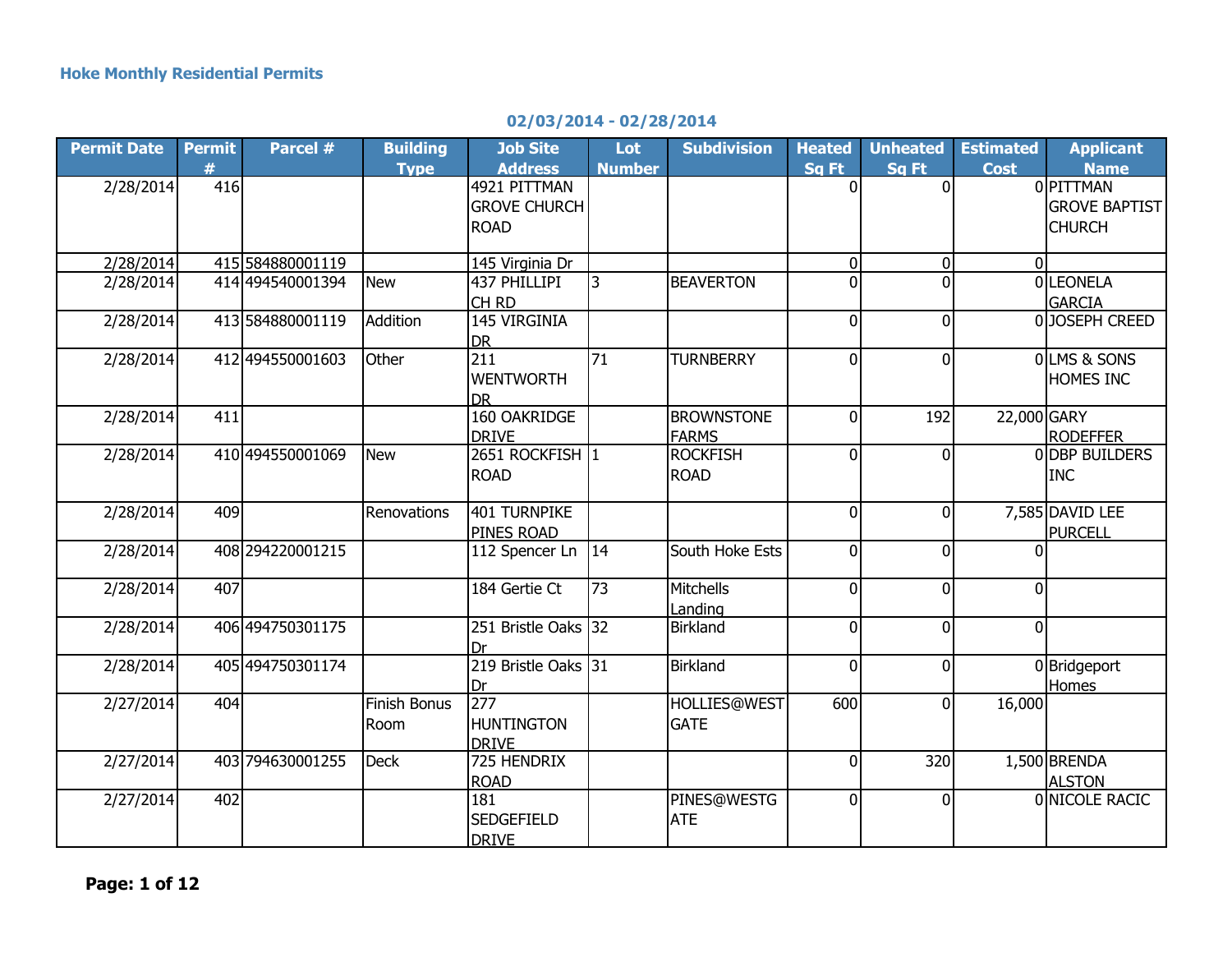| 2/27/2014 |     | 401 794630001255 | <b>Deck</b> | 725 HENDRIX      |                 |                     | $\overline{0}$ | 0              |          | 0BRENDA                  |
|-----------|-----|------------------|-------------|------------------|-----------------|---------------------|----------------|----------------|----------|--------------------------|
|           |     |                  |             | <b>ROAD</b>      |                 |                     |                |                |          | <b>ALSTON</b>            |
| 2/27/2014 |     | 400 494550001353 | Other       | 160 OAKRIDGE     | $\overline{96}$ | <b>BROWNSTONE</b>   | $\Omega$       | $\Omega$       |          | OCHAMPMAN&               |
|           |     |                  |             | <b>DR</b>        |                 | <b>FARMS</b>        |                |                |          | <b>WILSON</b>            |
| 2/27/2014 |     | 399 494750301174 | <b>New</b>  | 219 BRISTLE      | 31              | <b>BIRKLAND</b>     | 0              | $\overline{0}$ |          | 0BRIDGEPORT              |
|           |     |                  |             | <b>OAKS DR</b>   |                 |                     |                |                |          | <b>DEVELOPMENT</b>       |
| 2/27/2014 |     | 398 494750301175 | <b>New</b>  | 251 BRISTLE      | 32              | <b>BIRKLAND</b>     | $\Omega$       | $\Omega$       |          | 0BRIDGEPORT              |
|           |     |                  |             | <b>OAKS DR</b>   |                 |                     |                |                |          | <b>DEVELOPMENT</b>       |
| 2/27/2014 |     | 397 694451801116 |             | 171 HILLCREST    |                 |                     | 5,000          | 528            |          | 150,000 JIM SPENCER      |
|           |     |                  |             | <b>DRIVE</b>     |                 |                     |                |                |          |                          |
| 2/27/2014 |     | 396 494550001152 | Garage      | 194 PONY PATH 20 |                 | <b>BLACK BRANCH</b> | $\Omega$       | 768            |          | 20,000 R. G. WILLIAMS    |
|           |     |                  |             |                  |                 |                     |                |                |          | <b>CONSTRUCTION</b>      |
|           |     |                  |             |                  |                 |                     |                |                |          | CO.                      |
|           |     |                  |             |                  |                 |                     |                |                |          |                          |
| 2/27/2014 |     | 395 494550001152 | <b>New</b>  | 194 PONY PATH 20 |                 | <b>BLACK BRANCH</b> | 2,866          | 939            |          | 270,000 R. G. WILLIAMS   |
|           |     |                  |             |                  |                 |                     |                |                |          | <b>CONSTRUCTION</b>      |
|           |     |                  |             |                  |                 |                     |                |                |          | CO.                      |
| 2/27/2014 | 394 |                  |             | 141 OAKRIDGE     |                 | <b>BROWNSTONE</b>   | 0              | $\overline{0}$ |          | 0 RON BRYANT             |
|           |     |                  |             | <b>DRIVE</b>     |                 |                     |                |                |          |                          |
| 2/26/2014 |     | 393 394230001025 |             | 210 Willow Run   |                 | <b>FARMS</b>        | $\Omega$       | $\mathbf{0}$   |          | 0 Carrie Oxendine        |
|           |     |                  |             |                  |                 |                     |                |                |          |                          |
| 2/26/2014 |     | 392 694460001111 |             | 2545 Doc Brown   |                 |                     | $\Omega$       | 0              |          | 0 Shirley McNatt         |
|           |     |                  |             | Rd               |                 |                     |                |                |          |                          |
| 2/26/2014 |     | 391 294400001208 |             | 8394 Red         |                 |                     | $\Omega$       | $\Omega$       |          | 0 Ashley Dial            |
|           |     |                  |             | Springs Rd       |                 |                     |                |                |          |                          |
| 2/26/2014 |     | 390 694460001111 | Singlewide  | 2545 DOC         |                 |                     | $\Omega$       | $\mathbf 0$    |          | <b>OSHIRLEY</b>          |
|           |     |                  |             | <b>BROWN RD</b>  |                 |                     |                |                |          | <b>MCNATT</b>            |
| 2/26/2014 |     | 389 394230001025 | Singlewide  | 210 WILLOW       |                 |                     | 0              | $\mathbf{0}$   |          | 0JOHN                    |
|           |     |                  |             | <b>RUN</b>       |                 |                     |                |                |          | <b>OXENDINE</b>          |
| 2/26/2014 |     | 388 384930001079 |             | 369D             | 10              | Deerhurst           | $\Omega$       | $\mathbf{0}$   | $\Omega$ |                          |
|           |     |                  |             | Cunningham Ln    |                 |                     |                |                |          |                          |
| 2/26/2014 |     | 387 494750401015 | <b>New</b>  | 6736 ROCKFISH    |                 |                     | 200            | 1,300          |          | 23,000 DONNIE SNEAD      |
|           |     |                  |             | <b>ROAD</b>      |                 |                     |                |                |          |                          |
|           |     |                  |             |                  |                 |                     |                |                |          |                          |
| 2/26/2014 |     | 386 494550001207 | <b>New</b>  | 1463             |                 |                     | 2,393          | 700            |          | 190,000 LUMBEE           |
|           |     |                  |             | <b>TOWNSEND</b>  |                 |                     |                |                |          | <b>QUALITY</b>           |
|           |     |                  |             | <b>ROAD</b>      |                 |                     |                |                |          | <b>BUILDERS</b>          |
| 2/26/2014 |     | 385 494840401101 | <b>New</b>  | 238 GERTIE       | 70              | <b>MITCHELLS</b>    | 1,828          | 474            |          | 104,474 Tristar Building |
|           |     |                  |             | <b>COURT</b>     |                 | <b>LANDING</b>      |                |                |          | & Development            |
|           |     |                  |             |                  |                 |                     |                |                |          | <b>Inc</b>               |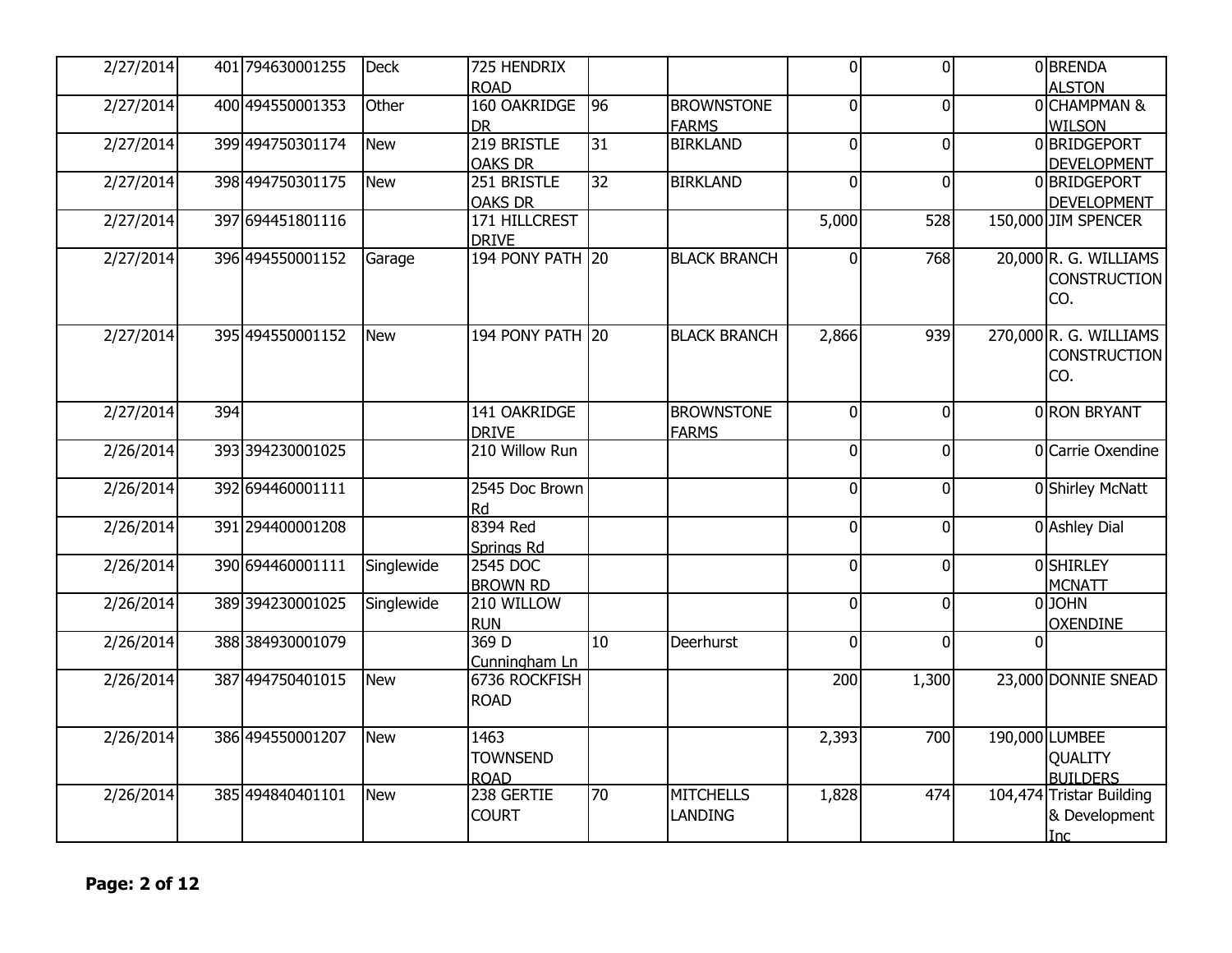| 2/26/2014 |     | 383 494840401141 | <b>New</b>        | 256 GERTIE               | 69          | <b>MITCHELL'S</b>   | 1,813          | 496            | 98,780 TRISTAR                        |
|-----------|-----|------------------|-------------------|--------------------------|-------------|---------------------|----------------|----------------|---------------------------------------|
|           |     |                  |                   | <b>COURT</b>             |             | <b>LANDING</b>      |                |                | <b>BUILDING</b>                       |
| 2/26/2014 |     | 382 494740001105 | <b>Cell Tower</b> | 197 WELSH<br><b>ROAD</b> |             |                     | 0              | 183            | 221,000 AMERICAN<br><b>TOWERS LLC</b> |
| 2/26/2014 |     | 381 494550001152 | <b>New</b>        | <b>194 PONY PATH 20</b>  |             | <b>BLACK BRANCH</b> | $\overline{0}$ | $\Omega$       | 0 WILLIAM                             |
|           |     |                  |                   |                          |             |                     |                |                | <b>WALLACE</b>                        |
| 2/25/2014 |     | 380 494840401141 | <b>New</b>        | 183 GERTIE               | 59          | MITCHELL'S          | 1,828          | 474            | 104,474 TRISTAR                       |
|           |     |                  |                   | <b>COURT</b>             |             | <b>LANDING</b>      |                |                | <b>BUILDING &amp;</b>                 |
|           |     |                  |                   |                          |             |                     |                |                | <b>DEVELOPMENT</b>                    |
| 2/25/2014 |     | 379 494840401101 |                   | 171 GERTIE               | 58          | <b>MITCHELLS</b>    | 1,813          | 476            | 98,780 Tristar Building               |
|           |     |                  |                   | <b>COURT</b>             |             | <b>LANDING</b>      |                |                | & Development                         |
|           |     |                  |                   |                          |             |                     |                |                | <b>Inc</b>                            |
| 2/25/2014 | 378 |                  | storage/shed      | 2026 GOLF                |             |                     | $\overline{0}$ | 500            | 2,000 RENEE WARD                      |
|           |     |                  |                   | <b>COURSE ROAD</b>       |             |                     |                |                |                                       |
| 2/25/2014 |     | 377 494750101156 | <b>New</b>        | 849 ST. JOHNS            | 608         | <b>MAPLES@WEST</b>  | 2,957          | 632            | 211,000 CAVINESS &                    |
|           |     |                  |                   | <b>LOOP</b>              |             | <b>GATE</b>         |                |                | <b>CATES</b>                          |
| 2/25/2014 |     | 376 494840401141 | <b>New</b>        | 155 GERTIE               | 57          | <b>MITCHELL'S</b>   | 1,254          | 416            | 74,500 TRISTAR                        |
|           |     |                  |                   | <b>COURT</b>             |             | <b>LANDING</b>      |                |                | <b>BUILDING</b>                       |
| 2/25/2014 |     | 375 494840401141 | <b>New</b>        | 171 GERTIE CT            | MITCHELL 58 |                     | $\Omega$       | <sup>0</sup>   | 0TRISTAR                              |
|           |     |                  |                   |                          | 'S          |                     |                |                | <b>BUILDING</b>                       |
| 2/25/2014 |     | 374 494840401141 | <b>New</b>        | 183 GERTIE CT            | 59          | MITCHELL'S          | $\mathbf 0$    | 0              | 0TRISTAR                              |
|           |     |                  |                   |                          |             | <b>LANDING</b>      |                |                | <b>BUILDING</b>                       |
| 2/25/2014 |     | 373 494840401141 | <b>New</b>        | 256 GERTIE CT            | 69          | <b>MITCHELL'S</b>   | $\overline{0}$ | <sup>0</sup>   | 0TRISTAR                              |
|           |     |                  |                   |                          |             | <b>LANDING</b>      |                |                | <b>BUILDING</b>                       |
| 2/25/2014 |     | 372 694150001216 | Doublewide        | 1932 ABERDEEN 2          |             |                     | $\overline{0}$ | $\overline{0}$ | 0 ERNESTINE &                         |
|           |     |                  |                   | <b>ROAD</b>              |             |                     |                |                | <b>LARRY BEATTY</b>                   |
|           |     |                  |                   |                          |             |                     |                |                |                                       |
| 2/25/2014 | 371 |                  |                   | 388 CENTER               |             |                     | $\overline{0}$ | $\Omega$       | <b>OBREMER</b>                        |
|           |     |                  |                   | <b>GROVE CHURCH</b>      |             |                     |                |                | <b>MCBRYDE</b>                        |
|           |     |                  |                   | <b>ROAD</b>              |             |                     |                |                |                                       |
| 2/24/2014 | 370 |                  |                   | 203 EARLY                |             | <b>COUNTRY WALK</b> | $\overline{0}$ | $\Omega$       | <b>OUNIVERSAL</b>                     |
|           |     |                  |                   | <b>DAWN STREET</b>       |             |                     |                |                | <b>REAL ESTATE</b>                    |
| 2/24/2014 | 369 |                  |                   | 3700 OLD                 |             |                     | $\overline{0}$ | $\Omega$       | <b>OLARCHIE</b>                       |
|           |     |                  |                   | <b>MAXTON ROAD</b>       |             |                     |                |                | <b>LOCKLEAR</b>                       |
| 2/24/2014 |     | 368 494840401141 |                   | 237 Gertie Ct            | 65          | Mitchells           | $\overline{0}$ | 0              | 0 Ron McCloskey                       |
|           |     |                  |                   |                          |             | Landing             |                |                |                                       |
| 2/24/2014 |     | 367 494840401141 |                   | 200 Gertie Ct            | 72          | Mitchells           | $\overline{0}$ | <sup>0</sup>   | 0 Ron McCloskey                       |
|           |     |                  |                   |                          |             | Landing             |                |                |                                       |
| 2/24/2014 |     | 366 494450001372 |                   | 105 Hosta Dr             | 271         | Summerfield         | 0              | $\Omega$       | 0 Ron McCloskey                       |
|           |     |                  |                   |                          |             | <b>East</b>         |                |                |                                       |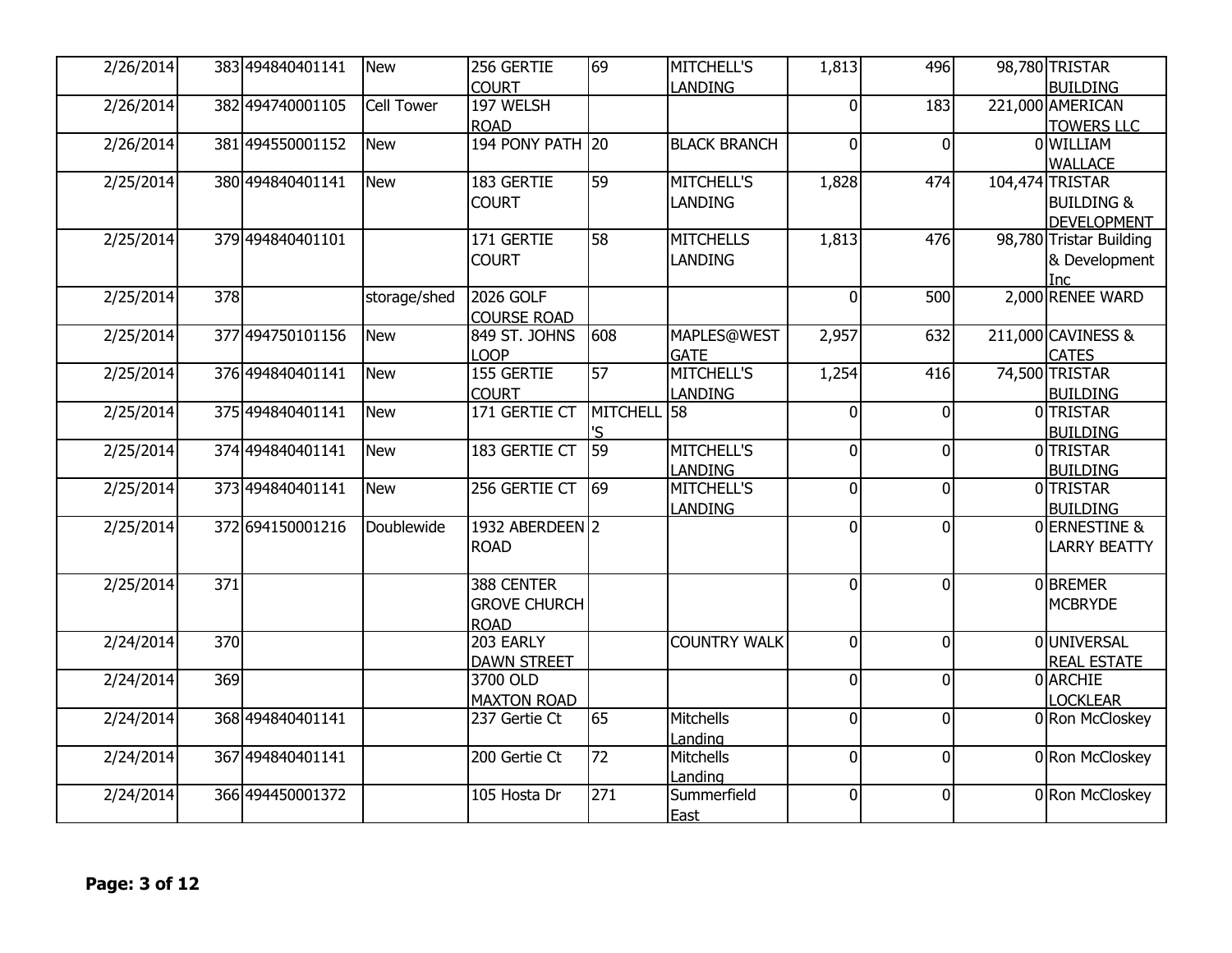| 2/24/2014 |                  | 365 694440001059 |            | Scurlock School<br>Rd # 11                        |                 | Jackson MHP                         | $\overline{0}$ | $\overline{0}$ |          | 0 Hervey L<br>Jackson                                          |
|-----------|------------------|------------------|------------|---------------------------------------------------|-----------------|-------------------------------------|----------------|----------------|----------|----------------------------------------------------------------|
| 2/24/2014 |                  | 364 494660401011 |            | 134 Shady Tree<br>Dr                              |                 | Shady Lane<br><b>MHP</b>            | $\Omega$       | $\overline{0}$ |          | 0 Marshall Newton                                              |
| 2/24/2014 |                  | 363 584880001207 |            | 351 Tee Jay<br>Farm Rd                            | 16              | <b>Whiffle Acres</b>                | 0              | 0              | $\Omega$ |                                                                |
| 2/24/2014 | 362              |                  |            | 4003<br><b>FAYETTEVILLE</b><br><b>ROAD</b>        |                 |                                     | $\overline{0}$ | $\overline{0}$ |          | 0 JANET<br><b>HOLLINGSWOR</b><br><b>TH</b>                     |
| 2/24/2014 | 361              |                  |            | 4034 TURNPIKE<br><b>ROAD</b>                      |                 |                                     | $\overline{0}$ | $\mathbf 0$    |          | 0JOEL KIMBELL                                                  |
| 2/24/2014 |                  | 360 694440001059 | Singlewide | <b>LOT 11</b><br><b>JACKSON MH</b><br><b>PARK</b> | $\overline{11}$ | <b>JACKSON MH</b><br><b>PARK</b>    | $\Omega$       | $\overline{0}$ |          | 0 HERVEY<br><b>JACKSON</b>                                     |
| 2/24/2014 |                  | 359 494840401141 | <b>New</b> | 220 GERTIE<br><b>COURT</b>                        | 71              | MITCHELL'S<br><b>LANDING</b>        | 1,814          | 532            |          | 104,474 TRISTAR<br><b>BUILDING &amp;</b><br><b>DEVELOPMENT</b> |
| 2/24/2014 |                  | 358 494840401141 | <b>New</b> | 238 GERTIE CT 70                                  |                 | <b>MITHCELL'S</b><br><b>LANDING</b> | $\Omega$       | $\overline{0}$ |          | <b>OITRISTAR</b><br><b>BUILDING &amp;</b><br>DEVELOPMENT       |
| 2/24/2014 |                  | 357 494660401011 | Singlewide | 134 SHADY<br>TREE DR                              |                 | <b>SHADY LANE</b>                   | $\Omega$       | $\overline{0}$ |          | 0 MARSHALL<br><b>NEWTON</b>                                    |
| 2/21/2014 |                  | 356 494670401202 |            | $\overline{178}$<br>Independence<br>Dr            | $\overline{24}$ | Colonial<br>Charters                | $\Omega$       | $\mathbf{0}$   |          |                                                                |
| 2/21/2014 | $\overline{355}$ |                  |            | 148 DAVIS<br><b>BRIDGE ROAD</b>                   |                 |                                     | $\overline{0}$ | $\overline{0}$ |          | <b>OSHORT STOP</b>                                             |
| 2/21/2014 | 354              |                  |            | 301<br><b>KERNSTOWN</b><br><b>ROAD</b>            |                 |                                     | $\Omega$       | $\overline{0}$ |          | <b>OHERBERT</b><br><b>FISHER</b>                               |
| 2/21/2014 | 353              |                  | Singlewide | 502 GORDON<br><b>ROAD</b>                         |                 |                                     | $\overline{0}$ | $\overline{0}$ |          | 0 FAVON<br><b>OXENDINE &amp;</b><br>PAULA FIPPS                |
| 2/21/2014 | 352              |                  | Doublewide | 492 GORDON<br><b>ROAD</b>                         |                 |                                     | $\Omega$       | $\mathbf 0$    |          | 0 DOUGLAS FIPPS<br><b>&amp; BRITTANY</b><br><b>LOWERY</b>      |
| 2/21/2014 | 351              |                  |            | 370 TYEHIMBA<br><b>LANE</b>                       |                 |                                     | $\overline{0}$ | $\overline{0}$ |          | 6,500 JAMES<br><b>STRICKLAND</b>                               |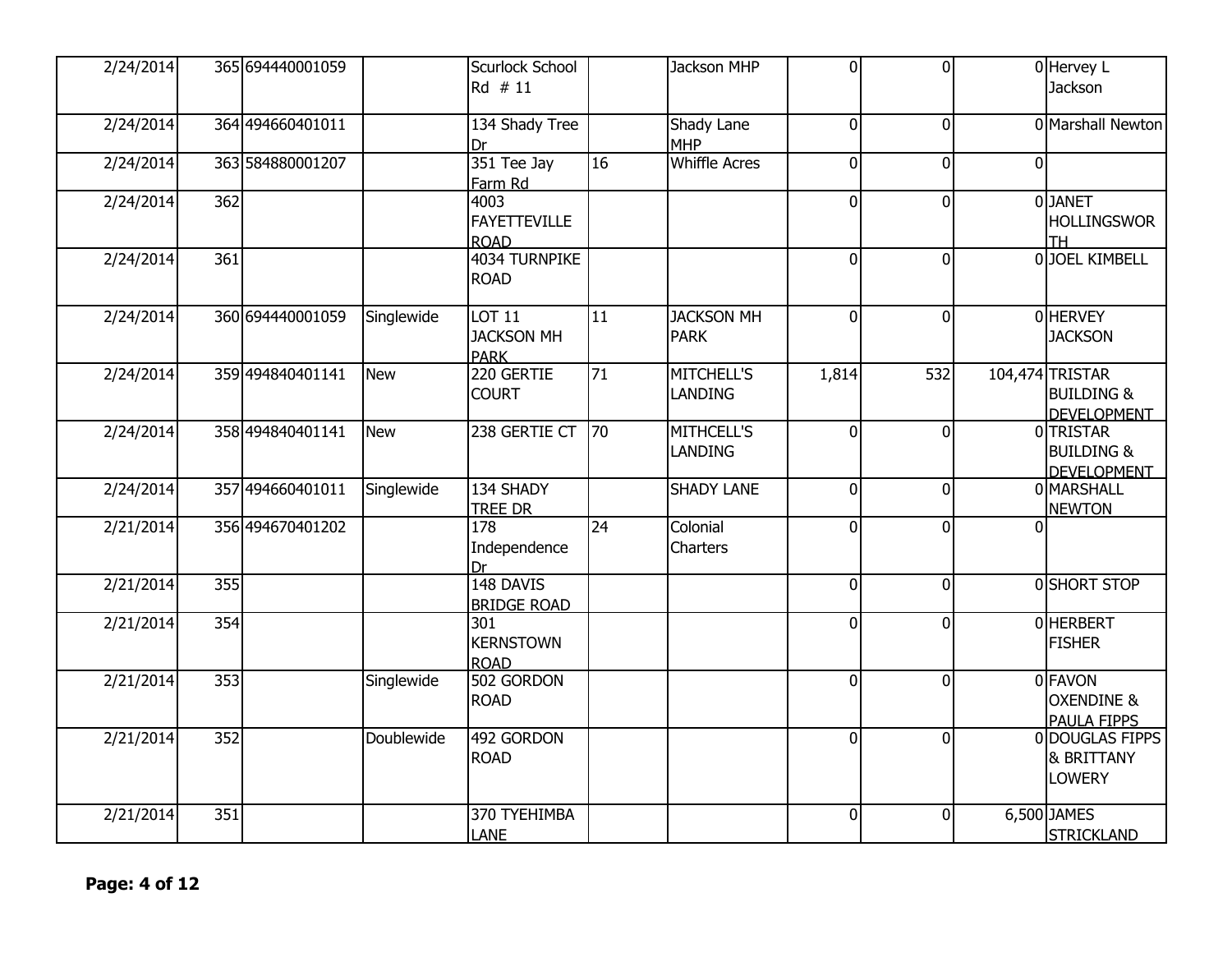| 2/21/2014 |     | 350 494850001049 |            | 371 Triple           | $\overline{51}$ | <b>Brookside</b>     | $\overline{0}$ | $\overline{0}$ |               | $0$ H&H              |
|-----------|-----|------------------|------------|----------------------|-----------------|----------------------|----------------|----------------|---------------|----------------------|
|           |     |                  |            | Crown Dr             |                 |                      |                |                |               |                      |
| 2/20/2014 |     | 349 494570001122 |            | 1309 Hobson Rd 68    |                 | <b>Windward Oaks</b> | $\Omega$       | $\overline{0}$ |               | 0RICHARD             |
|           |     |                  |            |                      |                 |                      |                |                |               | <b>FAMILY</b>        |
|           |     |                  |            |                      |                 |                      |                |                |               | <b>BUILDERS, INC</b> |
| 2/20/2014 | 348 |                  |            | 135 SWEET            |                 |                      | $\Omega$       | $\mathbf 0$    |               | 0 ANTHONY            |
|           |     |                  |            | WILLIAM WAY          |                 |                      |                |                |               | <b>HARRIS</b>        |
| 2/20/2014 |     | 347 494740001176 |            | 111 Higgins Ln       |                 |                      | 0              | $\overline{0}$ | $\Omega$      |                      |
| 2/20/2014 |     | 346 494740001105 | Commercial | <b>WELSH ROAD</b>    |                 |                      | 0              | 0              |               | 0 NEXSEN PRUET       |
| 2/20/2014 |     | 345 584960001006 |            | 1578 Montrose        |                 |                      | $\Omega$       | 0              |               | 0Kirk Davis          |
|           |     |                  |            | Rd                   |                 |                      |                |                |               |                      |
| 2/20/2014 |     | 344 494750101156 | <b>New</b> | 849 ST. JOHN         | 608             | <b>WESTGATE @</b>    | 0              | $\overline{0}$ |               | 0 CAVINESS &         |
|           |     |                  |            | <b>LOOP</b>          |                 | <b>THE MAPLES</b>    |                |                |               | <b>CATES</b>         |
| 2/20/2014 |     | 343 494550301037 | Other      | <b>300 NATHANIEL</b> |                 | <b>RAEFORD</b>       | $\Omega$       |                |               | <b>OUS NATIONAL</b>  |
|           |     |                  |            |                      |                 |                      |                | 0              |               |                      |
|           |     |                  |            | <b>GREEN</b>         |                 | <b>FIELDS</b>        |                |                |               | <b>HOUSING</b>       |
|           |     |                  |            |                      |                 |                      |                |                |               |                      |
| 2/20/2014 | 342 |                  |            | 101                  |                 |                      | $\overline{0}$ | $\overline{0}$ |               | 400 WILLIAM          |
|           |     |                  |            | <b>RESERVATION</b>   |                 |                      |                |                |               | <b>DAWSON</b>        |
|           |     |                  |            | <b>ROAD</b>          |                 |                      |                |                |               |                      |
| 2/19/2014 |     | 341 594060001177 | Addition   | 186 WILETTA          |                 |                      | 625            | $\overline{0}$ |               | 6,000 VICTORIA       |
|           |     |                  |            | <b>LANE</b>          |                 |                      |                |                |               | <b>REYES</b>         |
| 2/19/2014 | 340 |                  |            | 226                  |                 | <b>HENDRIX</b>       | $\Omega$       | $\Omega$       |               | 0 MAYERIKA           |
|           |     |                  |            | <b>SUNFLOWER</b>     |                 | <b>FARMS</b>         |                |                |               | <b>REIDER</b>        |
|           |     |                  |            | <b>STREET</b>        |                 |                      |                |                |               |                      |
| 2/19/2014 |     | 339 494760101200 | Commercial | 9875                 |                 |                      | $\overline{0}$ | $\overline{0}$ |               | 0KIDD                |
|           |     |                  |            | <b>FAYETTEVILLE</b>  |                 |                      |                |                |               | <b>CONSTRUCTION</b>  |
|           |     |                  |            | <b>ROAD</b>          |                 |                      |                |                |               |                      |
| 2/19/2014 |     | 338 694440001249 | <b>New</b> | <b>753 ROANOKE</b>   | 219             | <b>RIVERBROOKE</b>   | 1,998          | 728            |               | 122,167 H & H ONSITE |
|           |     |                  |            | <b>DRIVE</b>         |                 |                      |                |                |               | <b>HOMES</b>         |
| 2/19/2014 |     | 337 694440001248 | <b>New</b> | 741 ROANOKE          | 218             | <b>RIVERBROOKE</b>   | 1,933          | 609            |               | 114,311 H & H ONSITE |
|           |     |                  |            | <b>DRIVE</b>         |                 |                      |                |                |               | <b>HOMES LLC</b>     |
| 2/19/2014 |     | 336 694441001056 | <b>New</b> | 730 CAPE FEAR        | 053             | <b>RIVERBROOKE</b>   | $\Omega$       | $\Omega$       |               | 0 H & H ONSITE       |
|           |     |                  |            | <b>RD</b>            |                 |                      |                |                |               | HOME LLC             |
| 2/19/2014 |     | 335 294220001364 | Singlewide | 179 KABOTA DR        |                 |                      | $\Omega$       | $\Omega$       |               | 0 ALFREDO            |
|           |     |                  |            |                      |                 |                      |                |                |               |                      |
| 2/19/2014 |     | 334 494550001589 | <b>New</b> | 220                  | 57              | <b>TURNBERRY</b>     | 2,434          | 881            | 147,294 H & H | <b>RAMIEREZ</b>      |
|           |     |                  |            | <b>WENTWORTH</b>     |                 |                      |                |                |               |                      |
|           |     |                  |            |                      |                 |                      |                |                |               | <b>CONSTRUCTOR</b>   |
|           |     |                  |            | <b>DRIVE</b>         |                 |                      |                |                |               | S INC.               |
| 2/19/2014 | 333 |                  |            | 309 MARSH            |                 |                      | $\overline{0}$ | $\overline{0}$ |               | 0 RAYMOND            |
|           |     |                  |            | <b>COURT</b>         |                 |                      |                |                |               | <b>PURTON</b>        |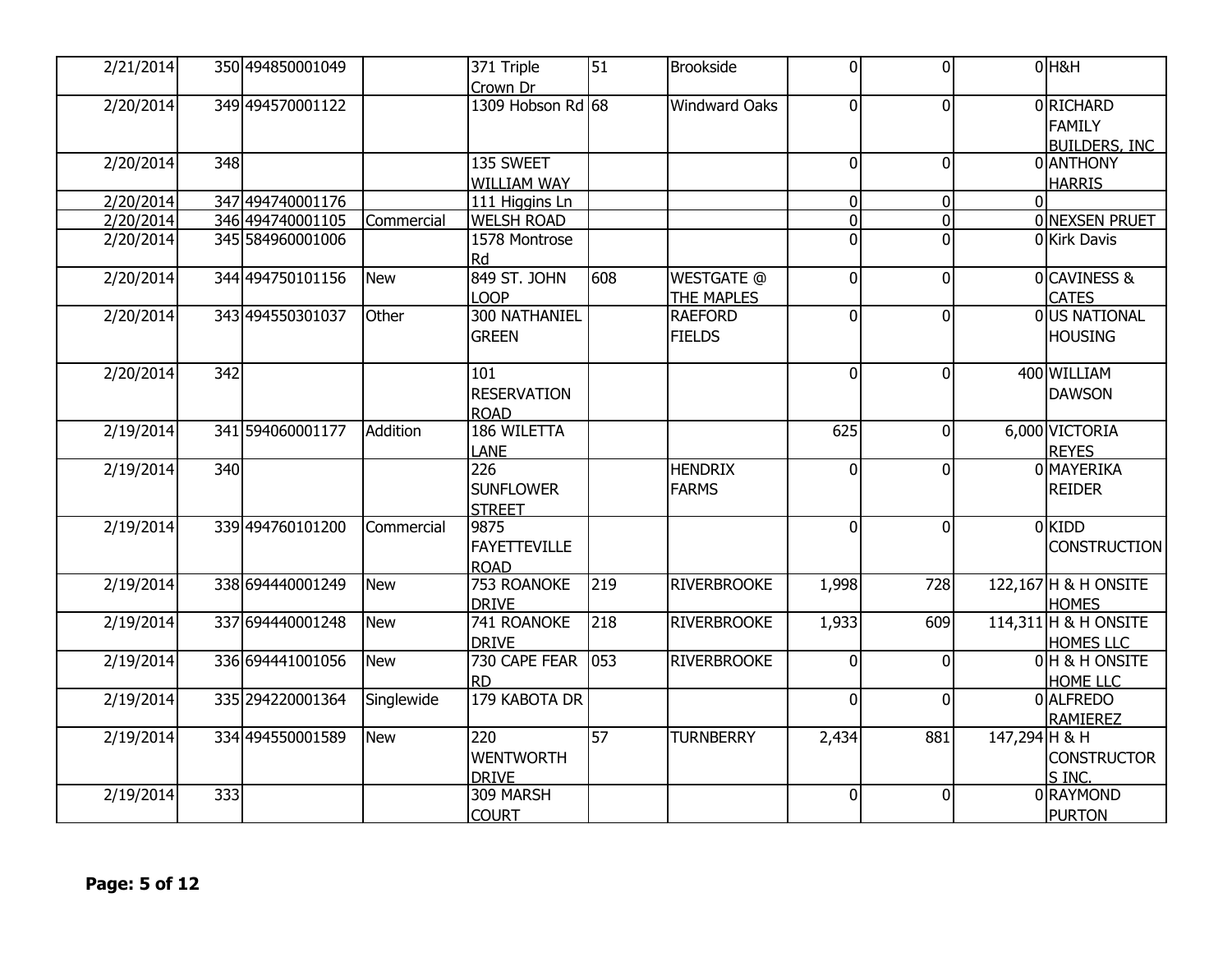| 2/19/2014 | 332 |                  |                              | 201<br><b>MCDOUGALD</b>                           |     | <b>MCDOUGALD</b><br><b>DOWNS</b>      | $\mathbf{0}$   | $\overline{0}$ |                | <b>O</b> JOHN<br><b>CROMARTIE</b>      |
|-----------|-----|------------------|------------------------------|---------------------------------------------------|-----|---------------------------------------|----------------|----------------|----------------|----------------------------------------|
| 2/19/2014 | 331 |                  |                              | <b>DRIVE</b><br>245<br>LOUISIANNA<br><b>DRIVE</b> |     | <b>MAGNOLIA</b><br><b>GREENS</b>      | $\overline{0}$ | $\Omega$       | $\overline{0}$ |                                        |
| 2/19/2014 |     | 330 193390001033 |                              | 250 Kathys<br>Corner Dr                           |     |                                       | $\overline{0}$ | $\overline{0}$ |                | <b>O</b> William Dial                  |
| 2/18/2014 |     | 329 794630001255 | Accessory<br><b>Building</b> | 725 HENDRIX<br><b>ROAD</b>                        |     |                                       | $\mathbf 0$    | 320            |                | 2,000 JAMES<br>WHITTINGTON             |
| 2/18/2014 | 328 |                  |                              | 4010<br><b>LAURINBURG</b><br><b>ROAD</b>          |     |                                       | 0              | $\Omega$       |                | 0 TONY LOVE                            |
| 2/18/2014 |     | 327 694150001371 |                              | 600 Ranch Rd                                      |     |                                       | $\overline{0}$ | $\Omega$       |                | 0Jennifer<br>Harbison                  |
| 2/18/2014 |     | 326 494550001601 | <b>New</b>                   | 231<br><b>WENTWORTH</b><br><b>DRIVE</b>           | 69  | <b>TURNBERRY</b>                      | 3,425          | 601            |                | 150,540 CAVINESS LAND                  |
| 2/18/2014 | 325 |                  | Accessory<br><b>Building</b> | 6000 ATHENS<br>ROAD                               |     | <b>CLUB POND</b><br><b>APARTMENTS</b> | $\Omega$       | $\Omega$       |                | 3,600 UNITED<br><b>DEVELOPERS</b>      |
| 2/18/2014 |     | 324 193190001060 | Singlewide                   | 997 MT. ZION<br>Ird                               | 24  | <b>BLUE BIRD</b><br><b>VALLEY</b>     | $\mathbf 0$    | $\overline{0}$ |                | 0PEGGY<br><b>LOCKLEAR</b>              |
| 2/18/2014 | 323 |                  | Finish Bonus<br>Room         | 7963 ARABIA<br><b>ROAD</b>                        |     |                                       | 376            | $\Omega$       |                | 2,500 WESLEY<br><b>INGRAM</b>          |
| 2/18/2014 |     | 322 694330001045 |                              | 1444 Haire Rd                                     |     | Norton Farm                           | $\mathbf 0$    | $\overline{0}$ |                | 0 Wright & Best<br>Inc                 |
| 2/18/2014 |     | 321 594060001177 | Addition                     | 186 WILETTA<br>LANE                               |     |                                       | $\overline{0}$ | $\Omega$       |                | 0 VICTORIA<br><b>REYES</b>             |
| 2/17/2014 |     | 320 193290001018 |                              | 4380 Wilson Rd                                    |     |                                       | $\Omega$       | $\Omega$       | Ωl             |                                        |
| 2/17/2014 |     | 319 494550001353 |                              | 160 Oakridge Dr 96                                |     | Brownstone<br>Farms                   | $\overline{0}$ | $\Omega$       |                | 0 Chapman Wilson                       |
| 2/17/2014 |     | 318 694441001056 | <b>New</b>                   | 730 CAPE FEAR<br>ROAD                             | 53  | <b>RIVERBROOKE</b>                    | 1,412          | 567            |                | 87,043 H & H ONSITE<br><b>HOME LLC</b> |
| 2/17/2014 |     | 317 694440001248 | <b>New</b>                   | 741 ROANOKE<br>Idr                                | 218 | <b>RIVERBROOKE</b>                    | $\overline{0}$ | $\overline{0}$ |                | 0H & H ONSITE<br><b>HOMES LLC</b>      |
| 2/17/2014 |     | 316 694440001249 | <b>New</b>                   | 753 ROANOKE<br><b>DR</b>                          | 219 | <b>RIVERBROOKE</b>                    | $\overline{0}$ | $\Omega$       |                | 0H & H ONSITE<br><b>HOMES</b>          |
| 2/17/2014 |     | 315 494750101198 | Other                        | 819 ST. JOHNS<br><b>LOOP</b>                      | 606 | <b>WESTGATE @</b><br><b>THE PINES</b> | $\mathbf 0$    | $\Omega$       |                | 0JOSE MEDINA                           |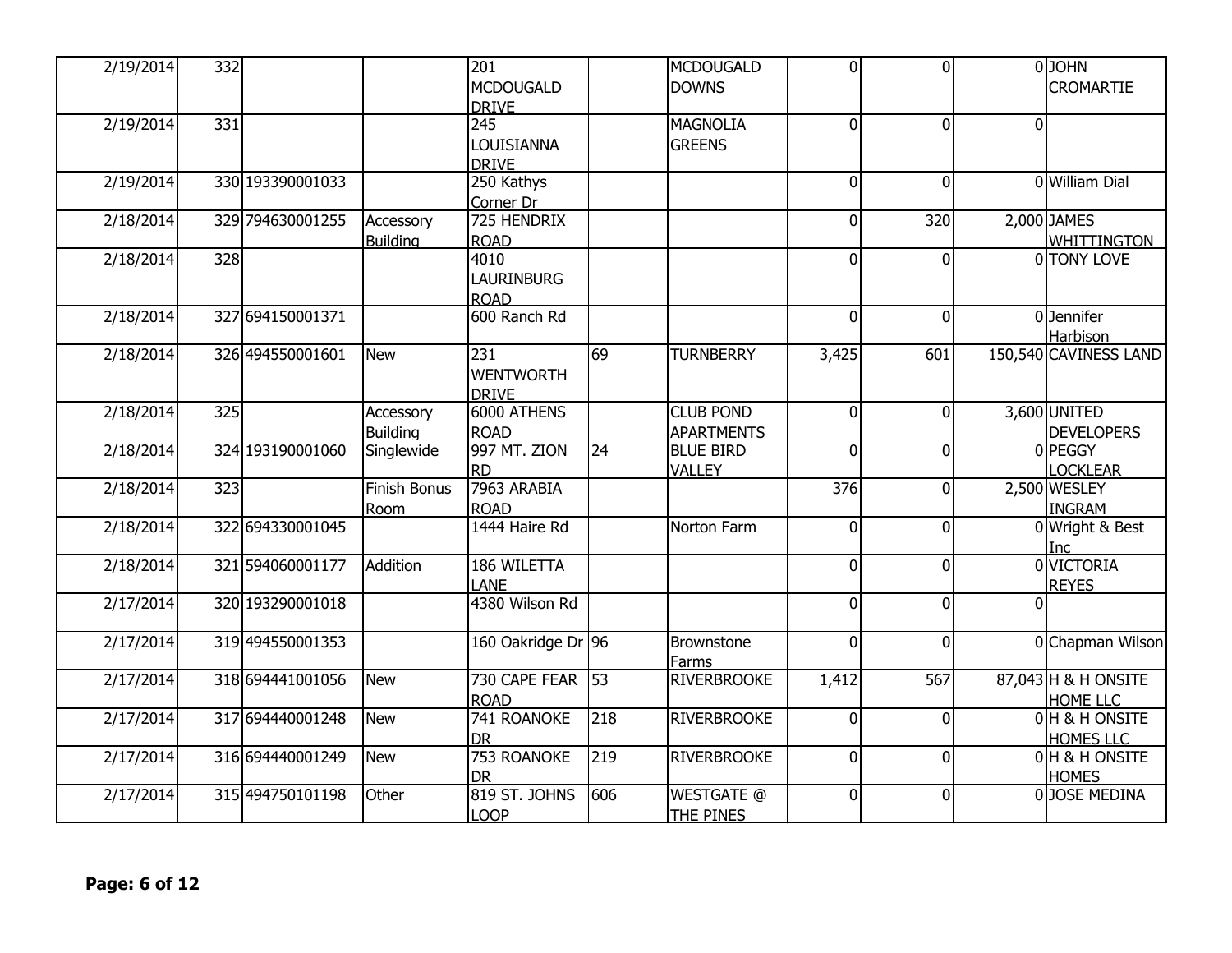| 2/17/2014 |     | 314 494550001589 | <b>New</b>                   | 220<br><b>WENTWORTH</b><br><b>DR</b>          | 57  | <b>TURNBERRY</b>                  | $\Omega$       | $\overline{0}$ |               | $0H$ & H<br><b>CONSTRUCTOR</b><br>S INC.                  |
|-----------|-----|------------------|------------------------------|-----------------------------------------------|-----|-----------------------------------|----------------|----------------|---------------|-----------------------------------------------------------|
| 2/17/2014 | 313 |                  |                              | 212 HARCOURT<br>PLACE                         |     | <b>BRIDGEPORT</b>                 | $\overline{0}$ | $\overline{0}$ |               | 0 JAY BROWN                                               |
| 2/17/2014 |     | 312 794630001255 | Accessory<br><b>Building</b> | 725 HENDRIX<br><b>ROAD</b>                    |     |                                   | $\Omega$       | $\overline{0}$ |               | 0JAMES<br>WHITTINGTON                                     |
| 2/17/2014 |     | 311 494550301412 | Addition                     | 288 CLUB<br><b>FORGE LANE</b>                 | 30  | <b>CLUB POND</b><br><b>ESTATE</b> | $\Omega$       | 0              |               | <b>OFREDERICK &amp;</b><br><b>AYRA</b><br><b>TOMPKINS</b> |
| 2/17/2014 | 310 |                  |                              | 388 WILSON<br><b>ROAD</b>                     |     |                                   | $\Omega$       | $\overline{0}$ |               | 0TIEANNA<br><b>JACOBS</b>                                 |
| 2/17/2014 | 309 |                  |                              | 163 NORTH<br><b>DUFFIE ROAD</b>               |     |                                   | $\Omega$       | $\overline{0}$ |               | 0JAMES GRANT                                              |
| 2/14/2014 | 308 |                  |                              | 3051<br><b>CALLOWAY</b><br><b>ROAD</b>        |     |                                   | $\Omega$       | $\overline{0}$ |               | 0 BETTY JONES                                             |
| 2/14/2014 | 307 |                  | Doublewide                   | 6440 ARABIA<br><b>ROAD</b>                    |     |                                   | $\Omega$       | $\overline{0}$ |               | 0 ERIC JOHNSON                                            |
| 2/14/2014 | 306 |                  |                              | 127 BEST<br><b>STREET</b>                     |     |                                   | $\Omega$       | $\overline{0}$ |               | 0 BETTY MCKOY                                             |
| 2/14/2014 | 305 |                  |                              | 121 FAY CIRCLE                                |     |                                   | $\Omega$       | $\overline{0}$ |               | 0BETHZAIDA<br>SANTIAGE<br><b>GALARZA</b>                  |
| 2/14/2014 | 304 |                  |                              | 261 ELLIS ROAD                                |     |                                   | $\Omega$       | $\overline{0}$ |               | 0 TRACY GIBSON                                            |
| 2/14/2014 | 303 |                  |                              | 3518 BALFOUR<br><b>ROAD</b>                   |     |                                   | $\Omega$       | $\overline{0}$ |               | 0 LOIS JACOBS                                             |
| 2/11/2014 | 302 |                  | Renovations                  | 127 EAST<br><b>TWELVE OAKS</b><br><b>ROAD</b> |     |                                   | 1,200          | 300            |               | 20,500 AARON DECKER<br><b>ACQUISITIONS</b>                |
| 2/11/2014 | 301 |                  | <b>New</b>                   | 102 WHISTLING 95<br>PINES DRIVE               |     | <b>SPRING VALLEY</b>              | 2,236          | 531            |               | 90,000 PATIM, INC.                                        |
| 2/11/2014 |     | 300 694440001252 | <b>New</b>                   | 797 ROANOKE<br><b>DRIVE</b>                   | 222 | <b>RIVERBROOKE</b>                | 1,747          | 545            |               | 101,340 CAVINESS LAND<br><b>DEVELOPMENT</b>               |
| 2/11/2014 |     | 299 494550001653 | <b>New</b>                   | 121<br><b>WENTWORTH</b><br><b>DRIVE</b>       | 80  | <b>TURNBERRY</b>                  | 3,292          | 1,015          | 187,075 H & H | <b>CONSTRUCTOR</b>                                        |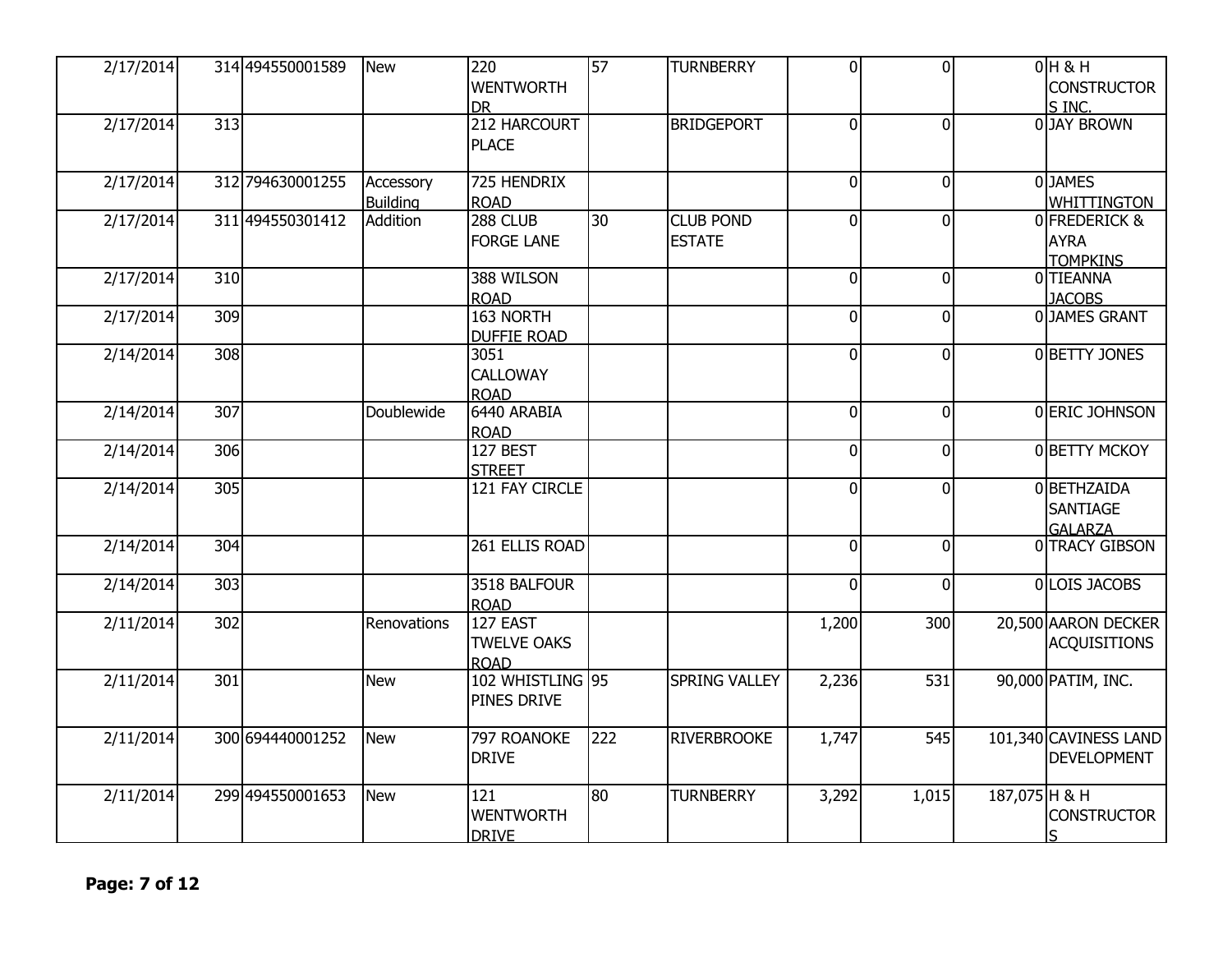| 2/11/2014              | 298 |                  |            | <b>195 TADCASTER</b><br><b>COURT</b>              |     | <b>BRIDGEPORT</b>               | $\overline{0}$ | $\overline{0}$ | 0CYNTHIA BANKS                                    |
|------------------------|-----|------------------|------------|---------------------------------------------------|-----|---------------------------------|----------------|----------------|---------------------------------------------------|
| 2/11/2014              | 297 |                  |            | 515 CREEK<br><b>FARM DRIVE</b>                    |     | <b>CREEKSIDE</b><br><b>FARM</b> | 600            | 600            | 36,000 ROBERT<br><b>FRANCIS</b>                   |
| 2/11/2014              |     | 296 494550001651 | <b>New</b> | 137<br><b>WENTWORTH</b><br><b>DRIVE</b>           | 78  | <b>TURNBERRY</b>                | 2,434          | 881            | 140,463 H & H<br><b>CONSTRUCTOR</b><br>S. INC.    |
| 2/11/2014              |     | 295 494660201384 | <b>New</b> | 363<br>WEDGEFIELD<br><b>DRIVE</b>                 | 32  | WEDGEFIELD                      | 3,233          | 1,079          | 189,925 H & H<br><b>CONSTRUCTOR</b>               |
| 2/11/2014              |     | 294 494840401141 |            | 256 Gertie Ct                                     | 69  | Mitchells<br>Landing            | $\Omega$       | $\mathbf{0}$   | 0 Tristar Building<br>& Development<br><b>Inc</b> |
| 2/11/2014              | 293 |                  |            | 1362 Andrews<br>Road                              |     |                                 | $\overline{0}$ | $\overline{0}$ | 0 Thomas<br>Kilpatrick                            |
| 2/10/2014              | 292 |                  |            | 196 Gillis Hill<br>Road                           |     |                                 | $\Omega$       | $\overline{0}$ | $\Omega$                                          |
| 2/10/2014              | 291 |                  |            | 155 Airport<br><b>Drive</b>                       |     |                                 | $\Omega$       | 0              | 0 PK's Grill & Pub                                |
| 2/10/2014              | 290 |                  |            | 2619 Rockfish<br>Road                             |     |                                 | $\Omega$       | $\overline{0}$ | 0 SHAWANDA<br><b>HORTON</b>                       |
| 2/10/2014              |     | 289 494550001651 | <b>New</b> | $\overline{137}$<br><b>WENTWORTH</b><br><b>DR</b> | 78  | <b>TURNBERRY</b>                | $\Omega$       | $\Omega$       | $0H$ & H<br><b>CONSTRUCTOR</b>                    |
| 2/10/2014              |     | 288 494550001653 | <b>New</b> | $\overline{121}$<br><b>WENTWORTH</b><br><b>DR</b> | 80  | <b>TURNBERRY</b>                | $\overline{0}$ | $\overline{0}$ | $0H$ & H<br><b>CONSTRUCTOR</b>                    |
| $\overline{2/10/2014}$ |     | 287 494660201384 | <b>New</b> | 363<br>WEDGEFIELD<br><b>DR</b>                    | 32  | WEDGEFIELD                      | $\Omega$       | $\overline{0}$ | $0H$ & H<br><b>CONSTRUCTOR</b>                    |
| 2/10/2014              |     | 286 494550001601 | <b>New</b> | 231<br><b>WENTWORTH</b><br><b>DR</b>              | 69  | <b>TURNBERRY</b>                | $\Omega$       | $\overline{0}$ | 0 CAVINESS LAND                                   |
| 2/10/2014              |     | 285 694440001252 | <b>New</b> | 797 ROANOKE<br><b>DR</b>                          | 222 | <b>RIVERBROOKE</b>              | $\overline{0}$ | $\overline{0}$ | 0 CAVINESS LAND<br><b>DEVELOPMENT</b>             |
| 2/10/2014              | 284 |                  |            | 336 HOBSON<br><b>ROAD</b>                         |     |                                 | $\overline{0}$ | $\overline{0}$ | 0 Dewey Jernigan                                  |
| 2/10/2014              |     | 283 494750401015 |            | 6736 ROCKFISH<br><b>ROAD</b>                      |     |                                 | $\Omega$       | $\overline{0}$ | 0 DONNIE SNEAD                                    |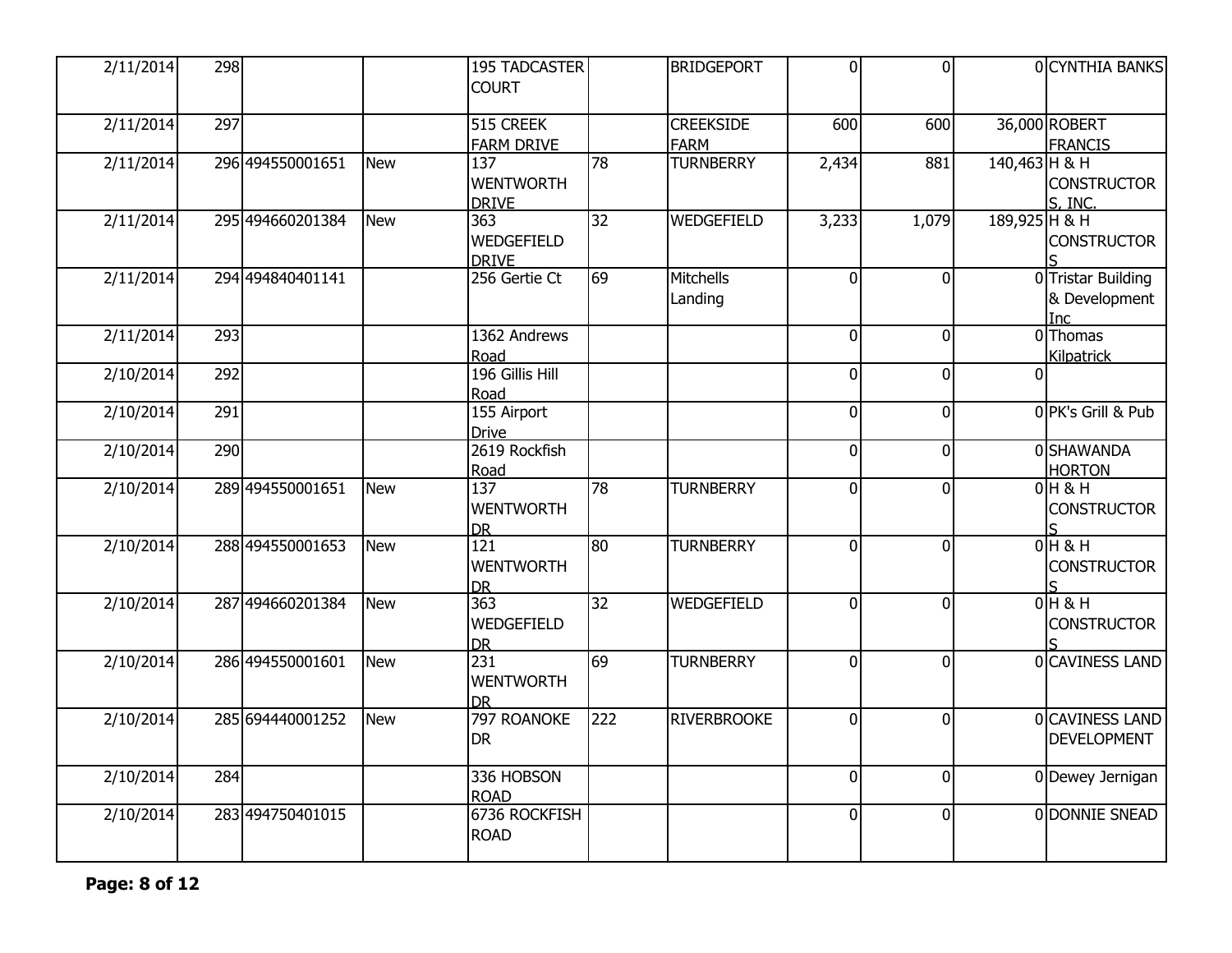| 2/10/2014 |                                                           |                                                                                                                                                                                                                                    | 375 POTTER                 |                                                                                                                        |                      | $\overline{0}$ |                |                | <b>OFRANK</b>        |
|-----------|-----------------------------------------------------------|------------------------------------------------------------------------------------------------------------------------------------------------------------------------------------------------------------------------------------|----------------------------|------------------------------------------------------------------------------------------------------------------------|----------------------|----------------|----------------|----------------|----------------------|
|           |                                                           |                                                                                                                                                                                                                                    | <b>ROAD</b>                |                                                                                                                        |                      |                |                |                | <b>MEWHERTER</b>     |
|           |                                                           |                                                                                                                                                                                                                                    |                            |                                                                                                                        |                      | $\Omega$       | $\overline{0}$ |                | 0 DONNIE SNEAD       |
|           |                                                           |                                                                                                                                                                                                                                    |                            |                                                                                                                        |                      |                |                |                |                      |
|           |                                                           |                                                                                                                                                                                                                                    |                            |                                                                                                                        |                      |                |                |                |                      |
| 2/7/2014  |                                                           | Accessory                                                                                                                                                                                                                          | 1489 ARABIA                |                                                                                                                        |                      | $\Omega$       | 448            |                | 0 Thomas & Cindy     |
|           |                                                           | <b>Building</b>                                                                                                                                                                                                                    | <b>ROAD</b>                |                                                                                                                        |                      |                |                |                | Kilpatrick           |
| 2/7/2014  |                                                           | <b>New</b>                                                                                                                                                                                                                         |                            |                                                                                                                        |                      | $\Omega$       | $\overline{0}$ |                | 0 THOMAS &           |
|           |                                                           |                                                                                                                                                                                                                                    | <b>RD</b>                  |                                                                                                                        |                      |                |                |                | <b>CINDY</b>         |
|           |                                                           |                                                                                                                                                                                                                                    |                            |                                                                                                                        |                      |                |                |                | <b>KILPATRICK</b>    |
| 2/7/2014  |                                                           |                                                                                                                                                                                                                                    | 128 BEASLEY                |                                                                                                                        | POTTER'S             | 0              | $\overline{0}$ |                | 0 GLENDA MCRAE       |
|           |                                                           |                                                                                                                                                                                                                                    | <b>COURT</b>               |                                                                                                                        | <b>RIDGE</b>         |                |                |                |                      |
| 2/7/2014  |                                                           |                                                                                                                                                                                                                                    | 119 TAFT                   |                                                                                                                        | <b>LIBERTY POINT</b> | $\overline{0}$ | $\overline{0}$ |                | 0 JASON              |
|           |                                                           |                                                                                                                                                                                                                                    | <b>COURT</b>               |                                                                                                                        |                      |                |                |                | <b>SULLIVAN</b>      |
| 2/7/2014  |                                                           |                                                                                                                                                                                                                                    |                            |                                                                                                                        |                      | $\overline{0}$ | $\overline{0}$ |                | 0 <sup>MUSUDA</sup>  |
|           |                                                           |                                                                                                                                                                                                                                    | MILL ROAD                  |                                                                                                                        |                      |                |                |                | <b>COMPANY</b>       |
| 2/7/2014  |                                                           |                                                                                                                                                                                                                                    | 1115                       |                                                                                                                        |                      | $\Omega$       | $\overline{0}$ | O              |                      |
|           |                                                           |                                                                                                                                                                                                                                    | <b>Reservation Rd</b>      |                                                                                                                        |                      |                |                |                |                      |
| 2/6/2014  |                                                           |                                                                                                                                                                                                                                    | <b>2040 CLUB</b>           |                                                                                                                        |                      | 3,080          | $\overline{0}$ |                | 150,000 Carolina's   |
|           |                                                           |                                                                                                                                                                                                                                    | POND ROAD                  |                                                                                                                        |                      |                |                |                | Dentist              |
| 2/6/2014  |                                                           | Doublewide                                                                                                                                                                                                                         | 371 DUNDEE                 | 69                                                                                                                     | <b>DUNDEE FARM</b>   | $\overline{0}$ | $\overline{0}$ |                | 0 MARITZA            |
|           |                                                           |                                                                                                                                                                                                                                    | <b>CIRCLE</b>              |                                                                                                                        |                      |                |                |                | <b>SANCHEZ</b>       |
|           |                                                           |                                                                                                                                                                                                                                    |                            |                                                                                                                        |                      | $\Omega$       | ΩI             |                | 0 MELTON             |
|           |                                                           |                                                                                                                                                                                                                                    | <b>DRIVE</b>               |                                                                                                                        | <b>DOWN</b>          |                |                |                | <b>VENTURES</b>      |
|           |                                                           |                                                                                                                                                                                                                                    |                            |                                                                                                                        |                      |                |                |                |                      |
| 2/6/2014  |                                                           | Renovations                                                                                                                                                                                                                        |                            |                                                                                                                        | MARSH PINES          | $\overline{0}$ | $\overline{0}$ |                | 60,000 RAYMOND       |
|           |                                                           |                                                                                                                                                                                                                                    | <b>COURT</b>               |                                                                                                                        |                      |                |                |                | <b>PURTEN</b>        |
| 2/6/2014  |                                                           | Moved House                                                                                                                                                                                                                        |                            |                                                                                                                        |                      | 1,131          | 0              |                | 0 ALBERT WARD        |
|           |                                                           |                                                                                                                                                                                                                                    | <b>COURSE ROAD</b>         |                                                                                                                        |                      |                |                |                |                      |
|           |                                                           |                                                                                                                                                                                                                                    |                            |                                                                                                                        |                      | $\Omega$       | $\overline{0}$ |                | OHC AL               |
|           |                                                           |                                                                                                                                                                                                                                    | <b>FAYETTEVILLE</b>        |                                                                                                                        |                      |                |                |                | <b>INVESTORS LLC</b> |
|           |                                                           |                                                                                                                                                                                                                                    | <b>ROAD</b>                |                                                                                                                        |                      |                |                |                |                      |
|           |                                                           | Moved House                                                                                                                                                                                                                        |                            |                                                                                                                        |                      |                | $\overline{0}$ |                | 4,800 ALBERT &       |
|           |                                                           |                                                                                                                                                                                                                                    | <b>COURSE ROAD</b>         |                                                                                                                        |                      |                |                |                | <b>RENEE WARD</b>    |
|           |                                                           | <b>New</b>                                                                                                                                                                                                                         | 1463                       |                                                                                                                        |                      | $\Omega$       | $\overline{0}$ |                | <b>OLUMBEE</b>       |
|           |                                                           |                                                                                                                                                                                                                                    | <b>TOWNSEND RD</b>         |                                                                                                                        |                      |                |                |                | <b>OUALITY</b>       |
|           |                                                           |                                                                                                                                                                                                                                    |                            |                                                                                                                        |                      |                |                |                | <b>BUILDERS</b>      |
| 2/6/2014  |                                                           | Other                                                                                                                                                                                                                              | 138 LADDEN                 | 179                                                                                                                    | <b>BRIDGEPORT</b>    | $\overline{0}$ | $\overline{0}$ |                | 0 DON JOHNSON        |
|           |                                                           |                                                                                                                                                                                                                                    | LANE                       |                                                                                                                        | <b>NORTH</b>         |                |                |                |                      |
| 2/6/2014  |                                                           | <b>New</b>                                                                                                                                                                                                                         |                            |                                                                                                                        |                      | 5,000          | $\overline{0}$ |                | 40,000 ALTON GODWIN  |
|           |                                                           |                                                                                                                                                                                                                                    | <b>ROAD</b>                |                                                                                                                        |                      |                |                |                |                      |
|           | 2/10/2014<br>2/6/2014<br>2/6/2014<br>2/6/2014<br>2/6/2014 | 282<br>281 494750401015<br>280<br>279 794440001005<br>278<br>277<br>276<br>275 584880001322<br>274<br>273 494540001128<br>272<br>271<br>270<br>269 494660101013<br>268 794630001039<br>267 494550001207<br>266 494660401312<br>265 | <b>New</b><br><b>Upfit</b> | <b>ROAD</b><br>1489 ARABIA<br>1825 JOHNSON<br>1600 OBANNON<br>309 MARSH<br>2026 GOLF<br>9288<br>2026 GOLF<br>136 POOLE | 6736 ROCKFISH        | MCDOUGALD      | 1,131          | $\overline{0}$ |                      |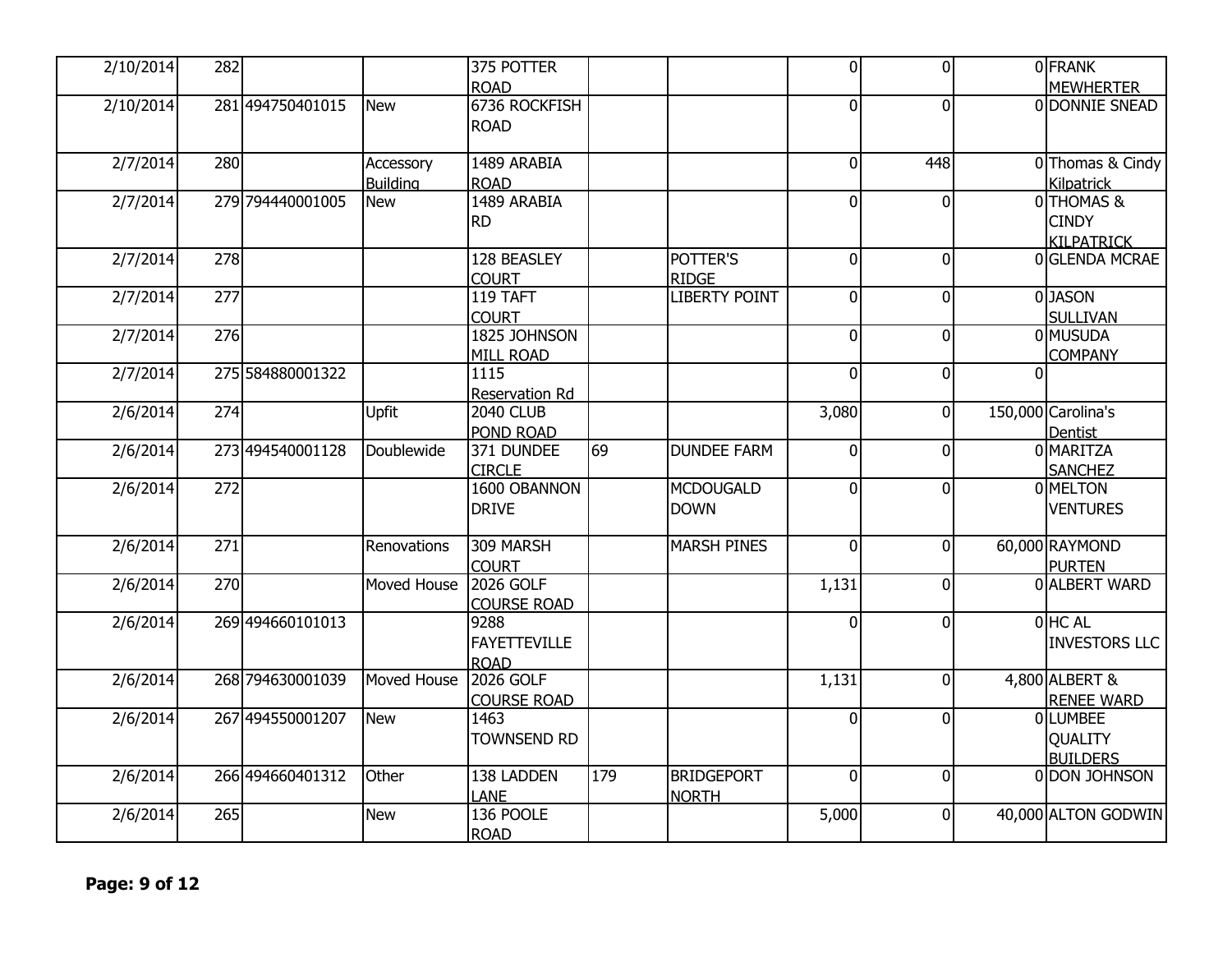| 2/6/2014 |     | 264 494750101083   | <b>New</b> | 340<br><b>SEDGEFIELD</b><br><b>DRIVE</b>              | 474             | PINES@WESTG<br><b>ATE</b>       | 2,408          | 1,575        |                 | 199,900 CAVINESS &<br><b>CATES</b>    |
|----------|-----|--------------------|------------|-------------------------------------------------------|-----------------|---------------------------------|----------------|--------------|-----------------|---------------------------------------|
| 2/6/2014 |     | 263 494750101083   | <b>New</b> | 340<br>SEDGEFILED DR                                  | 474             | <b>WESTGATE @</b><br>THE PINES  | $\overline{0}$ | 0            |                 | 0 CAVINESS &<br><b>CATES</b>          |
| 2/6/2014 |     | 262 494550001207   |            | 1263 Townsend<br>Rd                                   |                 |                                 | $\overline{0}$ | $\Omega$     |                 | 0Lumbee Quality<br><b>Builders</b>    |
| 2/6/2014 |     | 261 494750101083   | <b>New</b> | $\overline{382}$<br><b>SEDGEFIELD</b><br><b>DRIVE</b> | 471             | PINES@WESTG<br><b>ATE</b>       | 2,566          | 958          |                 | 194,900 CAVINESS &<br><b>CATES</b>    |
| 2/6/2014 |     | 260 494660201307   | <b>New</b> | $\overline{207}$<br>WEDGEFIELD<br><b>DRIVE</b>        | $6\overline{6}$ | WEDGEFIELD                      | 3,400          | 854          | 194,766 H & H   | <b>CONSTRUCTOR</b><br>S INC           |
| 2/6/2014 |     | 259 494550001491   | <b>New</b> | 351 GANTON<br><b>DRIVE</b>                            | 65              | <b>TURNBERRY</b>                | 3,631          | 712          | 202,198 H & H   | <b>CONSTRUCTOR</b>                    |
| 2/5/2014 |     | 258 494550001491   | <b>New</b> | 164<br><b>WENTWORTH</b><br><b>DRIVE</b>               | 51              | <b>TURNBERRY</b>                | 3,428          | 915          | $202,198$ H & H | <b>CONSTRUCTOR</b>                    |
| 2/5/2014 | 257 |                    |            | 154 EULON<br><b>LOOP</b>                              |                 | <b>DAVIS ESTATES</b>            | $\overline{0}$ | $\Omega$     |                 | OKENNETH D.<br><b>GREGORY</b>         |
| 2/5/2014 |     | 256 494550001061   |            | 331 HACKNEY<br><b>LANE</b>                            |                 | <b>Black Branch</b>             | $\overline{0}$ | 0            |                 | 0 MELVIN WICK                         |
| 2/5/2014 |     | 255 494750101138   | Other      | 259<br><b>STOCKBRIDGE</b><br><b>DR</b>                | 739             | <b>WESTGATE @</b><br>THE MAPLES | $\overline{0}$ | <sup>0</sup> |                 | <b>OCHRISTOPHER</b><br><b>PACHECO</b> |
| 2/5/2014 |     | 254 1940 1000 1054 | Addition   | 2449 NORTH<br><b>HILLTOP ROAD</b>                     |                 |                                 | 2,275          | 70           |                 | 120,000 ROBERT<br><b>LOCKLEAR</b>     |
| 2/5/2014 |     | 253 294500001163   |            |                                                       |                 |                                 | $\Omega$       | $\Omega$     | $\Omega$        |                                       |
| 2/5/2014 |     | 252 694251101035   | <b>New</b> | 276 FEATHERS<br><b>LANE</b>                           | 67              | <b>EAGLES RIDGE</b>             | 1,306          | 551          | 76,000 KIDD     | <b>CONSTRUCTION</b>                   |
| 2/5/2014 |     | 251 694251101034   | <b>New</b> | 292 FEATHERS<br><b>LANE</b>                           | 66              | <b>EAGLES RIDGE</b>             | 1,337          | 658          | 78,000 KIDD     | <b>CONSTRUCTION</b>                   |
| 2/5/2014 |     | 250 694251101033   | <b>New</b> | 312 FEATHERS<br><b>LANE</b>                           | 65              | <b>EAGLES RIDGE</b>             | 1,772          | 651          | 86,000 KIDD     | <b>CONSTRUCTION</b>                   |
| 2/5/2014 |     | 249 694251101030   | <b>New</b> | 366 FEATHERS<br><b>LANE</b>                           | 62              | <b>EAGLES RIDGE</b>             | 1,306          | 551          | 76,000 KIDD     | <b>CONSTRUCTION</b>                   |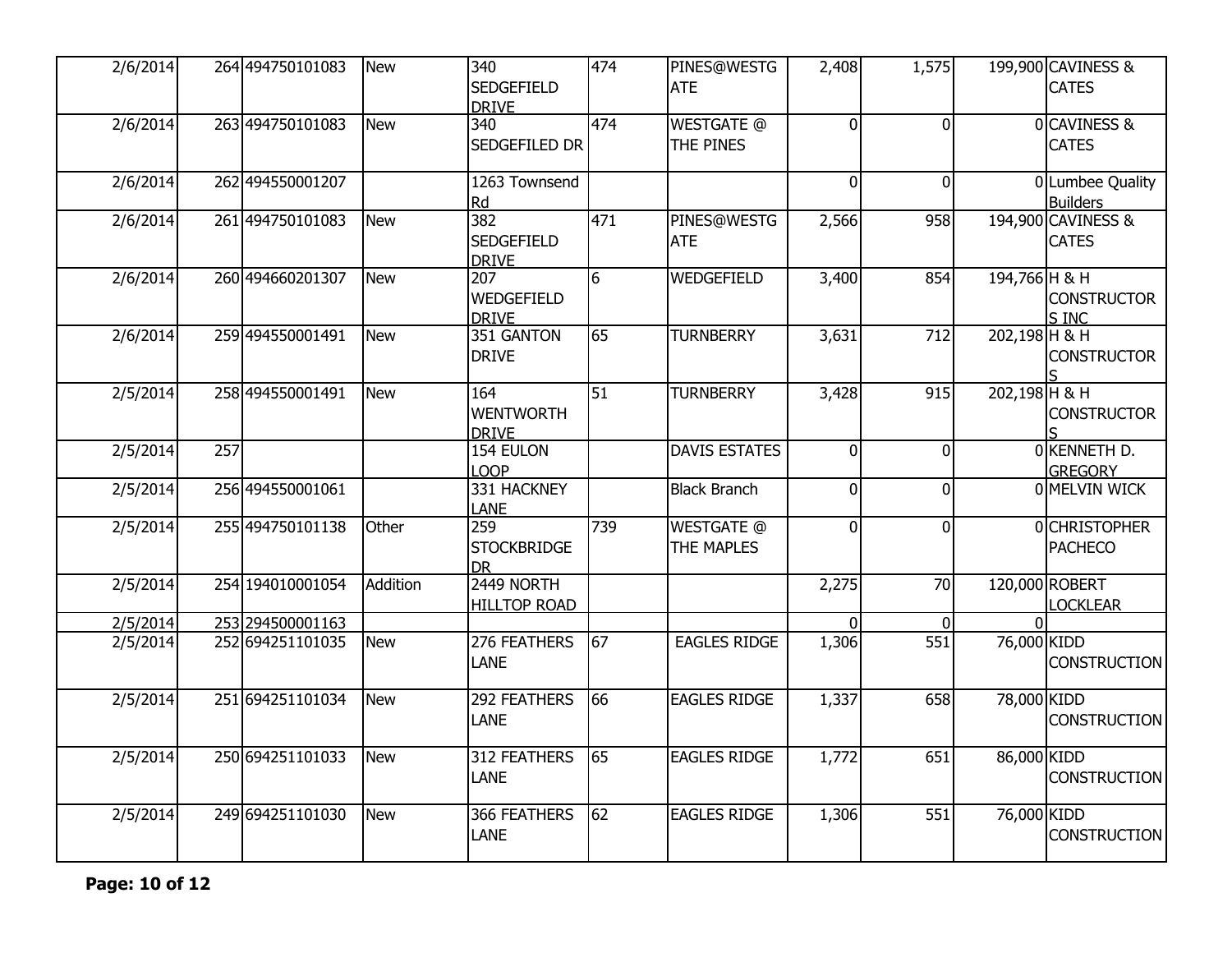| 2/5/2014 |     | 248 694251101029 |             | 382 FEATHERS        | 61              | <b>EAGLES RIDGE</b> | 1,370          | 756            | 80,000 KIDD           |
|----------|-----|------------------|-------------|---------------------|-----------------|---------------------|----------------|----------------|-----------------------|
|          |     |                  |             | <b>LANE</b>         |                 |                     |                |                | CONSTRUCTION          |
|          |     |                  |             |                     |                 |                     |                |                | CO., INC.             |
| 2/5/2014 | 247 |                  |             | 148 DAVIS           |                 |                     | $\overline{0}$ | $\mathbf{0}$   | 0 Chris Neal          |
|          |     |                  |             | BRIDGE,             |                 |                     |                |                | (SHORT STOP           |
|          |     |                  |             | <b>PARKTON, NC</b>  |                 |                     |                |                | #54)                  |
| 2/5/2014 |     | 246 494750101083 | <b>New</b>  | 382                 | 471             | PINES@WESTG         | $\overline{0}$ | $\overline{0}$ | 0CAVINESS &           |
|          |     |                  |             | <b>SEDGEFIELD</b>   |                 | <b>ATE</b>          |                |                | <b>CATES</b>          |
|          |     |                  |             | <b>DRIVE</b>        |                 |                     |                |                |                       |
| 2/4/2014 | 245 |                  |             | 556 BROCK           |                 |                     | $\Omega$       | 576            | <b>OLARRY</b>         |
|          |     |                  |             | <b>ROAD</b>         |                 |                     |                |                | <b>LOCKLEAR</b>       |
| 2/4/2014 | 244 |                  |             | 556 BROCK           |                 |                     | 1,008          | 904            | 0LARRY                |
|          |     |                  |             | <b>ROAD</b>         |                 |                     |                |                | <b>LOCKLEAR</b>       |
| 2/4/2014 |     | 243 494550001491 | <b>New</b>  | 351 GANTON          | 65              | <b>TURNBERRY</b>    | $\Omega$       | $\Omega$       | $0H$ & H              |
|          |     |                  |             | <b>DR</b>           |                 |                     |                |                | <b>CONSTRUCTOR</b>    |
|          |     |                  |             |                     |                 |                     |                |                |                       |
| 2/4/2014 |     | 242 494550001491 | <b>New</b>  | 164                 | 51              | <b>TURNBERRY</b>    | $\Omega$       | $\mathbf{0}$   | $0H$ & H              |
|          |     |                  |             | <b>WENTWORHT</b>    |                 |                     |                |                | <b>CONSTRUCTOR</b>    |
|          |     |                  |             | <b>DR</b>           |                 |                     |                |                |                       |
| 2/4/2014 |     | 241 494660201307 | <b>New</b>  | $\overline{207}$    | $6\overline{6}$ | WEDGEFIELD          | $\Omega$       | $\overline{0}$ | $0H$ & H              |
|          |     |                  |             | WEDGEFIELD          |                 |                     |                |                | <b>CONSTRUCTOR</b>    |
|          |     |                  |             |                     |                 |                     |                |                | S INC                 |
| 2/4/2014 |     | 240 494660201022 |             | 108 Cardinal        |                 | <b>Willow Trace</b> | $\Omega$       | $\mathbf 0$    | 0 Shelley Wray        |
|          |     |                  |             | Ave                 |                 | <b>MHP</b>          |                |                |                       |
| 2/4/2014 |     | 239 494550001336 |             | 529 Oakridge Dr 120 |                 | Brownstone          | $\overline{0}$ | $\overline{0}$ | 0 Cool Pools          |
|          |     |                  |             |                     |                 | <b>Farms</b>        |                |                |                       |
| 2/4/2014 |     | 238 494550001061 | <b>New</b>  | 331 HACKNEY         |                 | <b>BLACKBRANCH</b>  | $\Omega$       | 1,131          | 31,400 MELVIN WICK    |
|          |     |                  |             | <b>LANE</b>         |                 |                     |                |                |                       |
| 2/4/2014 |     | 237 494550001061 | Other       | 331 HACKNEY         |                 |                     | $\overline{0}$ | 0              | 0 MELVIN WICK         |
|          |     |                  |             | <b>LANE</b>         |                 |                     |                |                |                       |
| 2/4/2014 |     | 236 694451801116 |             | 171 Hillcrest Dr    |                 |                     | $\Omega$       | $\overline{0}$ | 0 Jim Spencer         |
| 2/4/2014 | 235 |                  | Renovations | 105                 |                 | <b>CARRINGTON</b>   | 154            | $\Omega$       | <b>O</b> GLENN GRAHAM |
|          |     |                  |             | <b>KENSINGTON</b>   |                 |                     |                |                |                       |
|          |     |                  |             | <b>COURT</b>        |                 |                     |                |                |                       |
| 2/4/2014 | 234 |                  | Renovations | 118                 | 76              | <b>EAGLES RIDGE</b> | $\overline{0}$ | $\overline{0}$ | 5,000 D. R. HORTON,   |
|          |     |                  |             | <b>BLACKHAWK</b>    |                 |                     |                |                | INC.                  |
|          |     |                  |             | <b>LANE</b>         |                 |                     |                |                |                       |
| 2/3/2014 | 233 |                  |             | 575 PHILLIPPI       | $\vert$ 9       | <b>BEAVERTON</b>    | 1,120          | $\overline{0}$ | 15,000 JOSEPH GILLIS  |
|          |     |                  |             | <b>CHURCH ROAD</b>  |                 |                     |                |                |                       |
| 2/3/2014 | 232 |                  |             | 173 FAIRFIELD       |                 | <b>HOLLIES@WEST</b> | $\Omega$       | $\overline{0}$ | 0JOHN CRAVEN          |
|          |     |                  |             | <b>CIRCLE</b>       |                 | <b>GATE</b>         |                |                |                       |